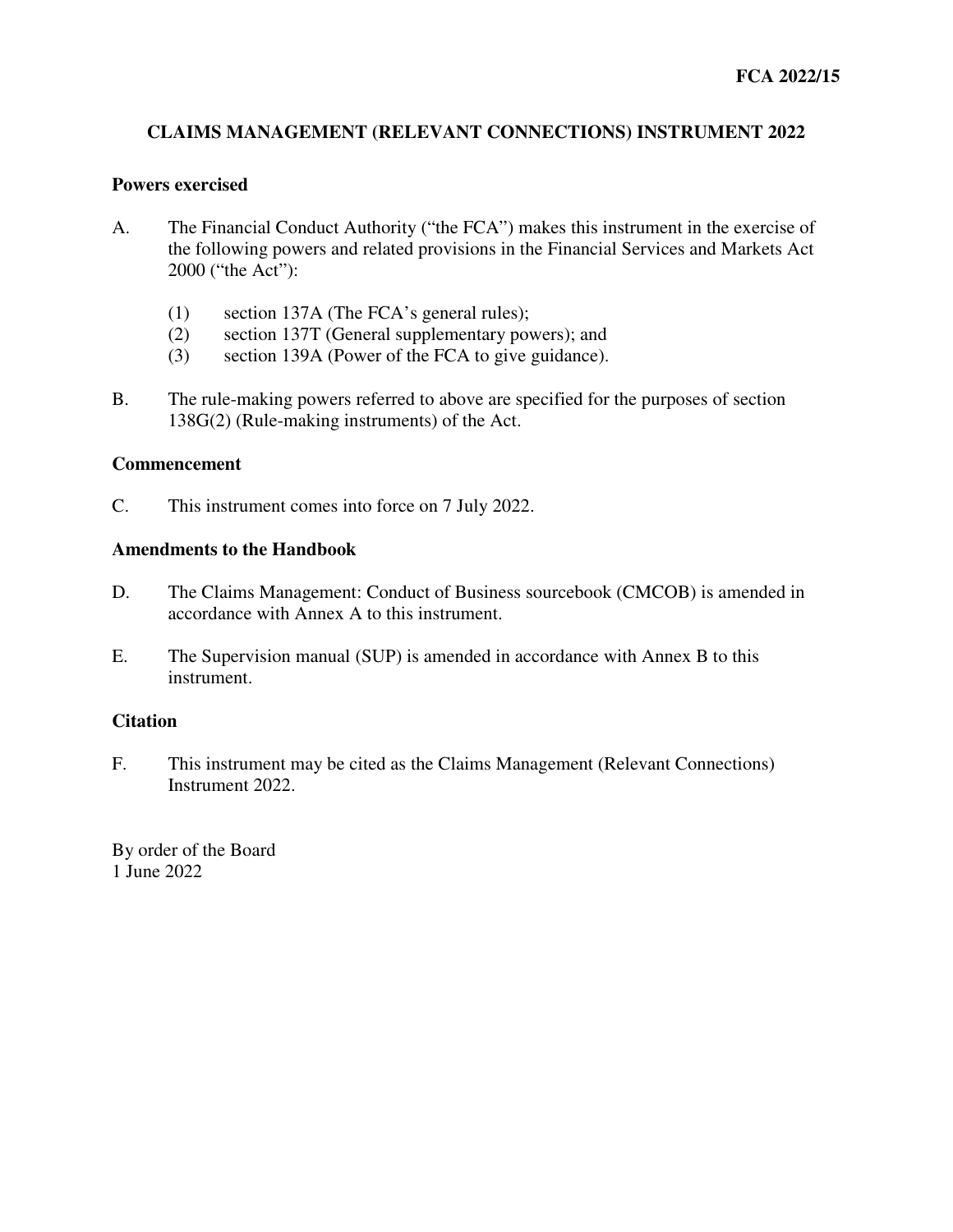## **Annex A**

## **Amendments to the Claims Management: Conduct of Business sourcebook (CMCOB)**

In this Annex, underlining indicates new text.

| $\mathbf{2}$ |                           | <b>Conduct of business</b>                                                                                                                                                                   |  |  |  |  |  |
|--------------|---------------------------|----------------------------------------------------------------------------------------------------------------------------------------------------------------------------------------------|--|--|--|--|--|
| 2.1          | <b>General principles</b> |                                                                                                                                                                                              |  |  |  |  |  |
|              |                           |                                                                                                                                                                                              |  |  |  |  |  |
|              | claim                     | Requirements relating to firms with relevant connections to the claim or potential                                                                                                           |  |  |  |  |  |
| 2.1.15       | R<br>(1)                  | A firm must not carry on the regulated activity of seeking out,<br>referrals and identification of claims or potential claims in relation to<br>a <i>claim</i> or potential <i>claim</i> if: |  |  |  |  |  |
|              |                           | the <i>firm</i> has a relevant connection to the <i>claim</i> or potential<br>(a)<br><i>claim</i> ; and                                                                                      |  |  |  |  |  |

- (b) if valid, the *claim* or potential *claim* would be a *protected claim*.
- (2) A *firm* must not carry on the *regulated activity* of *advice, investigation or representation in relation to a financial services or financial product claim* in respect of a *claim*, or potential *claim*, to the *FSCS*, if the *firm* has a relevant connection to that *claim* or potential *claim*.
- (3) The prohibition in (2) does not apply to *regulated claims management activity* carried on pursuant to an agreement entered into before 7 July 2022 except where:
	- (a) the *regulated claims management activity* is carried on in relation to a *claim* or potential *claim* which was added to the agreement after the date above; or
	- (b) the *customer's* first authorisation or instructions to the *firm* to act in relation to the *claim* or potential *claim* were given after the date above.
- 2.1.16 G (1) Relevant connection is defined in *CMCOB* 2.1.17R(1) to (5). That definition refers to FSCS-eligible activities. That term is defined in *CMCOB* 2.1.17R(6).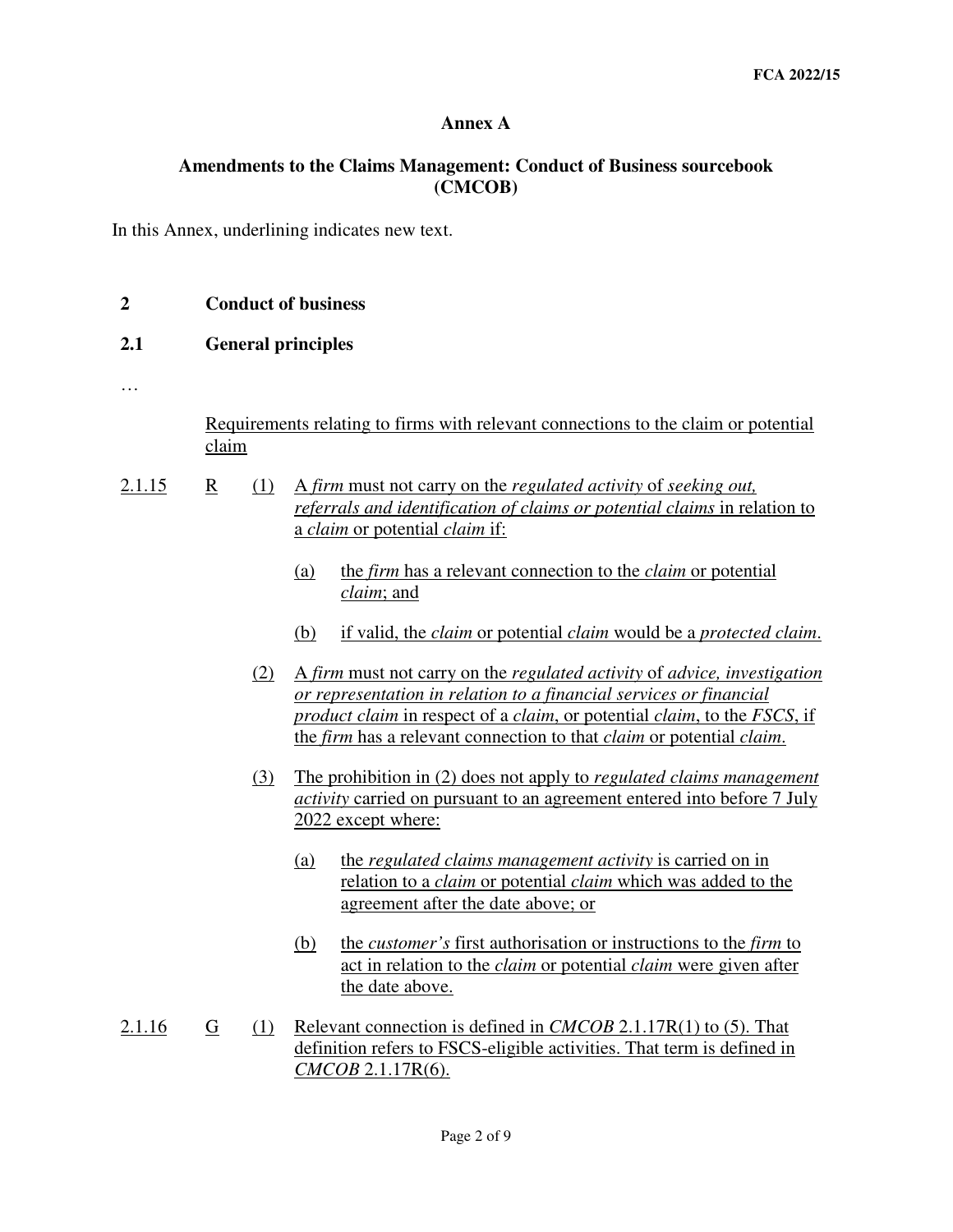- (2) Activities which could give rise to a *protected claim* are the activities referred to in *COMP* 5.2.1R, when carried on by a *participant firm*, or an *appointed representative* of such a *firm*. Those activities include, for example, the *regulated activities* which constitute *designated investment business* (referred to as part of the definition of *protected investment business* in *COMP* 5.5.1R(1)).
- 2.1.17 R (1) A *firm* has a relevant connection to a *claim* or potential *claim* for the purposes of *CMCOB* 2.1.15R if one of the conditions in (2) to (4) is met.
	- (2) A *person* who is:
		- (a) a member of the *firm's governing body*;
		- (b) a *controller* of the *firm*; or
		- (c) an *employee* of the *firm*,

 was directly involved in, or responsible for the carrying on of, the FSCS-eligible activity giving rise to the *claim* or potential *claim*.

- (3) An individual 'A', who is:
	- (a) a member of the *firm's governing body*; or
	- (b) a *controller* of the *firm*,

 is related to an individual 'B' who was directly involved in, or responsible for the carrying on of, the FSCS-eligible activity giving rise to the claim or potential claim.

- (4) The *firm*, or a member of the *firm's governing body*, has provided, or agreed to provide, a financial benefit to a *person* who was directly involved in, or responsible for the carrying on of, the FSCS-eligible activity giving rise to the *claim* or potential *claim*.
- (5) A is related to B for the purposes of (3), and *CMCOB* 2.1.21R(5)(b), if:
	- (a) A is B's spouse or civil partner;
	- (b) A's relationship to B has the characteristics of the relationship between spouses or civil partners; or
	- (c) A is B's parent, brother, sister, child, grandparent or grandchild (including step-relations in these categories).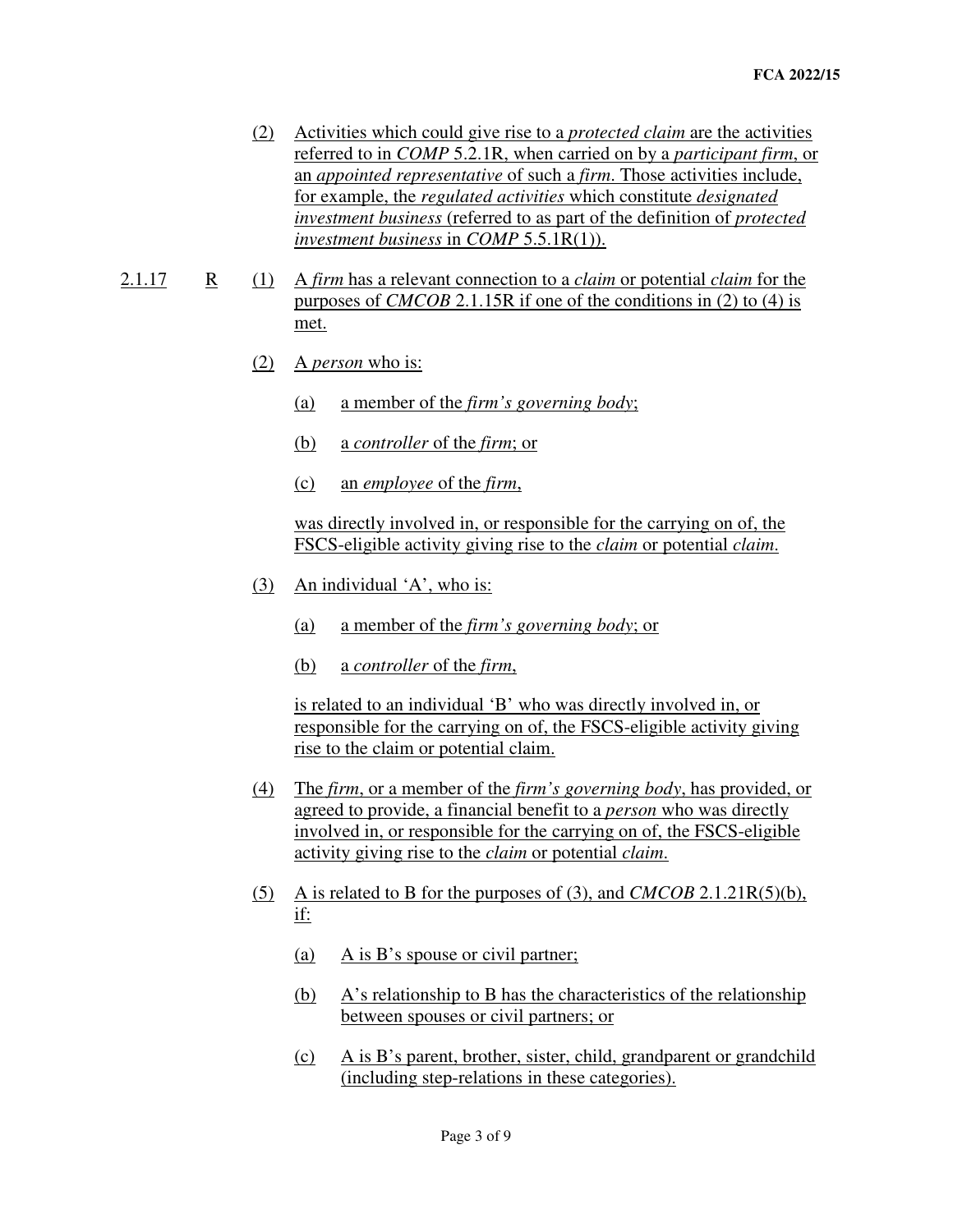- (6) An activity is an FSCS-eligible activity for the purposes of *CMCOB* 2.1.15R to *CMCOB* 2.1.22G if it falls into one of the categories of activity which could give rise to a *protected claim*.
- 2.1.18 G (1) For the purposes of *CMCOB* 2.1.17R to *CMCOB* 2.1.21R:
	- (a) a *person* is not directly involved in, or responsible for an activity if the *person* has a purely administrative or support function (e.g. IT support);
	- (b) a *person* may be responsible for the carrying on of an activity without being approved as an *SMF manager*;
	- (c) a *person* may be directly involved in or responsible for the carrying on of an activity if they are an *appointed representative* of a *participant firm*;
	- (d) an independent contractor may be directly involved in or responsible for the carrying on of an activity; and
	- (e) *firms* are reminded that the *glossary* definition of *employee* includes independent contractors.
	- (2) For the purposes of *CMCOB* 2.1.17R(4), the financial benefit could be provided while the *firm* carrying on the FSCS-eligible activity is still a going concern.
	- (3) An activity may be an FSCS-eligible activity regardless of whether it has given rise to a *claim* or potential *claim*.
- 2.1.19 G (1) The prohibition in *CMCOB* 2.1.15R(2) means that a *firm* cannot carry on the *regulated activity* of *advice, investigation or representation in relation to a financial services or financial product claim* in respect of a *claim*, or potential *claim*, to the *FSCS*, if the *firm* has a relevant connection to that *claim* or potential *claim*.
	- (2) In some cases, *CMCOB* 2.1.15R(2) will have the effect of requiring a *firm* to stop managing a *claim* where it has already started carrying on *regulated claims management activities* in relation to the *claim* or *potential claim*. For example, this could happen where the *firm* to which an existing *claim* relates becomes insolvent and the *customer's claim* becomes one to the *FSCS* as a result.
- 2.1.20 R Where a *firm* is required to stop carrying on *regulated claims management activity* in relation to a *claim* or potential *claim* as a result of *CMCOB*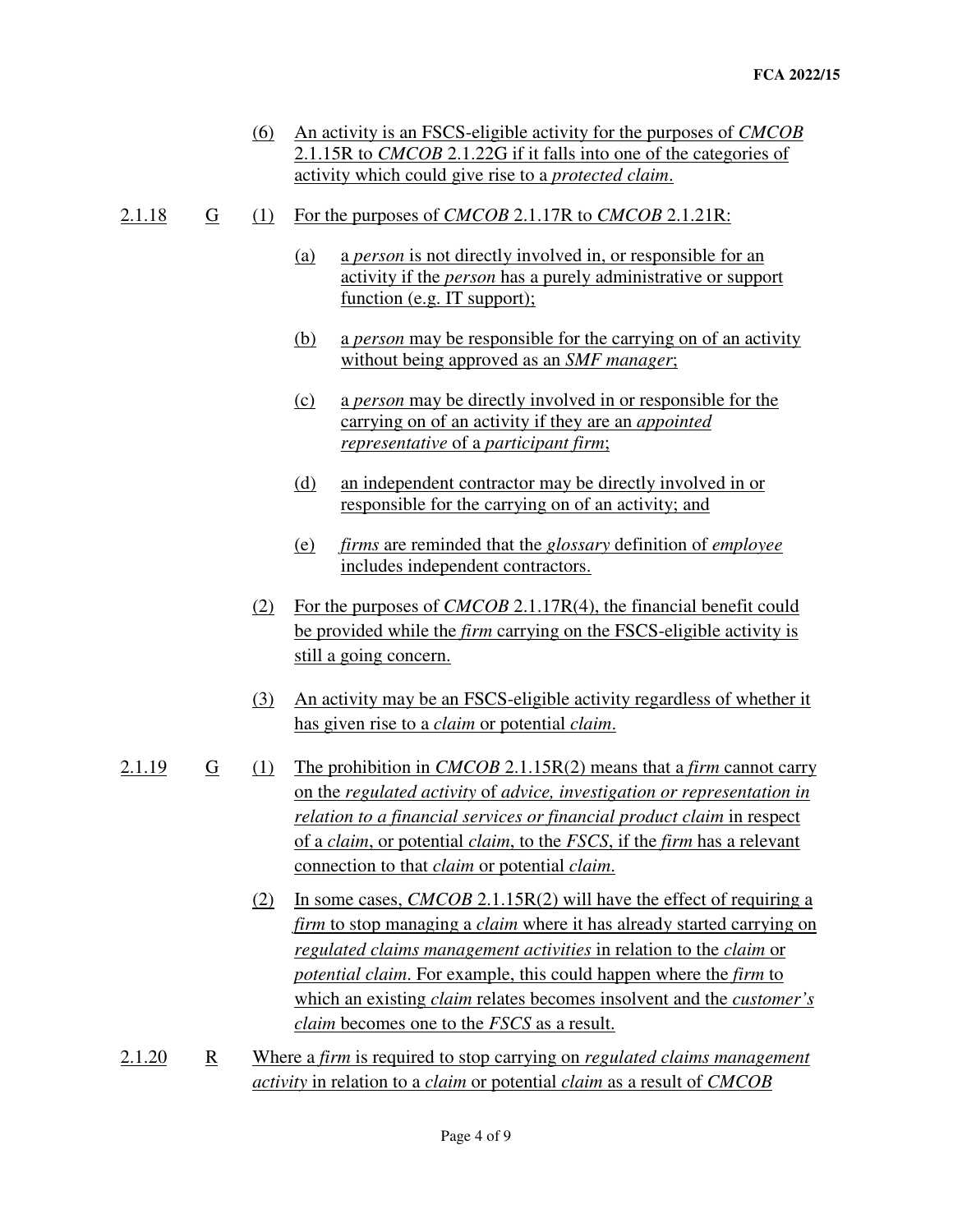2.1.15R, the *firm* must take the steps in (1) to (5) within 5 *business days* of becoming aware of the circumstances which result in the *firm* being required to stop carrying on *regulated claims management activity* in relation the *claim* or potential *claim*:

- (1) notify the *customer* they have ceased managing the *claim* and explain why;
- (2) explain to the *customer* what options are available for them to continue with their *claim*;
- (3) explain to the *customer* that they may be able to make their *claim* to the *FSCS*;
- (4) provide the *customer* with a link to the *FSCS* webpage; and
- (5) explain that the *customer* is not required to use the services of a *claims management company* to pursue their *claim* and that it is possible for the *customer* to present the *claim* themselves for free.
- 2.1.21 R (1) This *rule* applies to a *firm* which carries on, or has *permission* to carry on, the *regulated activity* of:
	- (a) *seeking out, referrals and identification of claims or potential claims*; or
	- (b) *advice, investigation or representation in relation to a financial services or financial product claim*.
	- (2) A *firm* to which this *rule* applies must provide annual notifications to the *FCA*, containing the information set out in (3) to (6), about its connections to FSCS-eligible activities.
	- (3) The notification must cover any individual who is:
		- (a) a member of the *firm's governing body*;
		- (b) a *controller* of the *firm*; or
		- (c) an *employee* of the *firm*; and

 is or was directly involved in, or responsible for the carrying on of, an FSCS-eligible activity.

(4) For an individual described in (3), the notification must contain: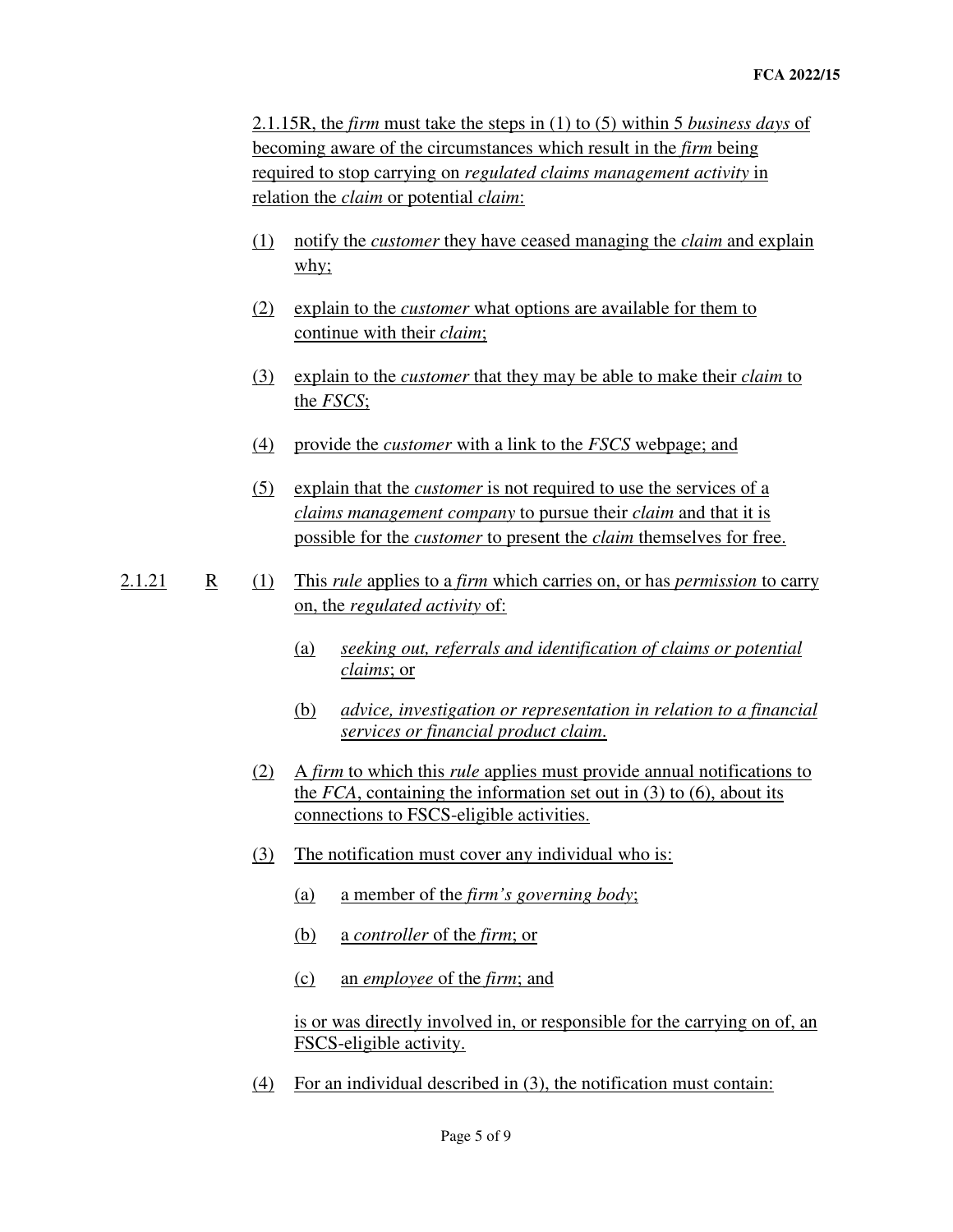- (a) the name of the individual, and individual's role in the *firm* providing the notification;
- (b) the name of the *firm* at which the individual is or was directly involved in, or responsible for the carrying on of, an FSCSeligible activity; and
- (c) the individual's role at the *firm* described in (b), and the dates between which the individual performs or performed that role.
- (5) The notification must also cover any individual 'A' who:
	- (a) is a member of the *firm's governing body* or is a *controller* of the *firm*; and
	- (b) is related to an individual 'B' who is or was directly involved in, or responsible for the carrying on of, an FSCS-eligible activity.
- (6) For an individual described in (5), the notification must contain:
	- (a) A's name and role in relation to the *firm* providing the notification;
	- (b) B's name, and the relationship between A and B;
	- (c) the name of the *firm* at which B is or was directly involved in, or responsible for the carrying on of, an FSCS-eligible activity; and
	- (d) B's role at the *firm* described in (c), and the dates between which B performs or performed that role.
- (7) The first notification submitted by a *firm* under *CMCOB* 2.1.21R must:
	- (a) be submitted within 60 *business days* of the later of:
		- (i)  $7 \text{ July } 2022$ ; and
		- (ii) the date on which the *firm* is first granted *permission* to carry on the *regulated activities* specified in (1); and
	- (b) cover the previous 6 years (including whether any individual described in (3) or (5) was directly involved in, or responsible for the carrying on of, an FSCS-eligible activity within the previous 6 years).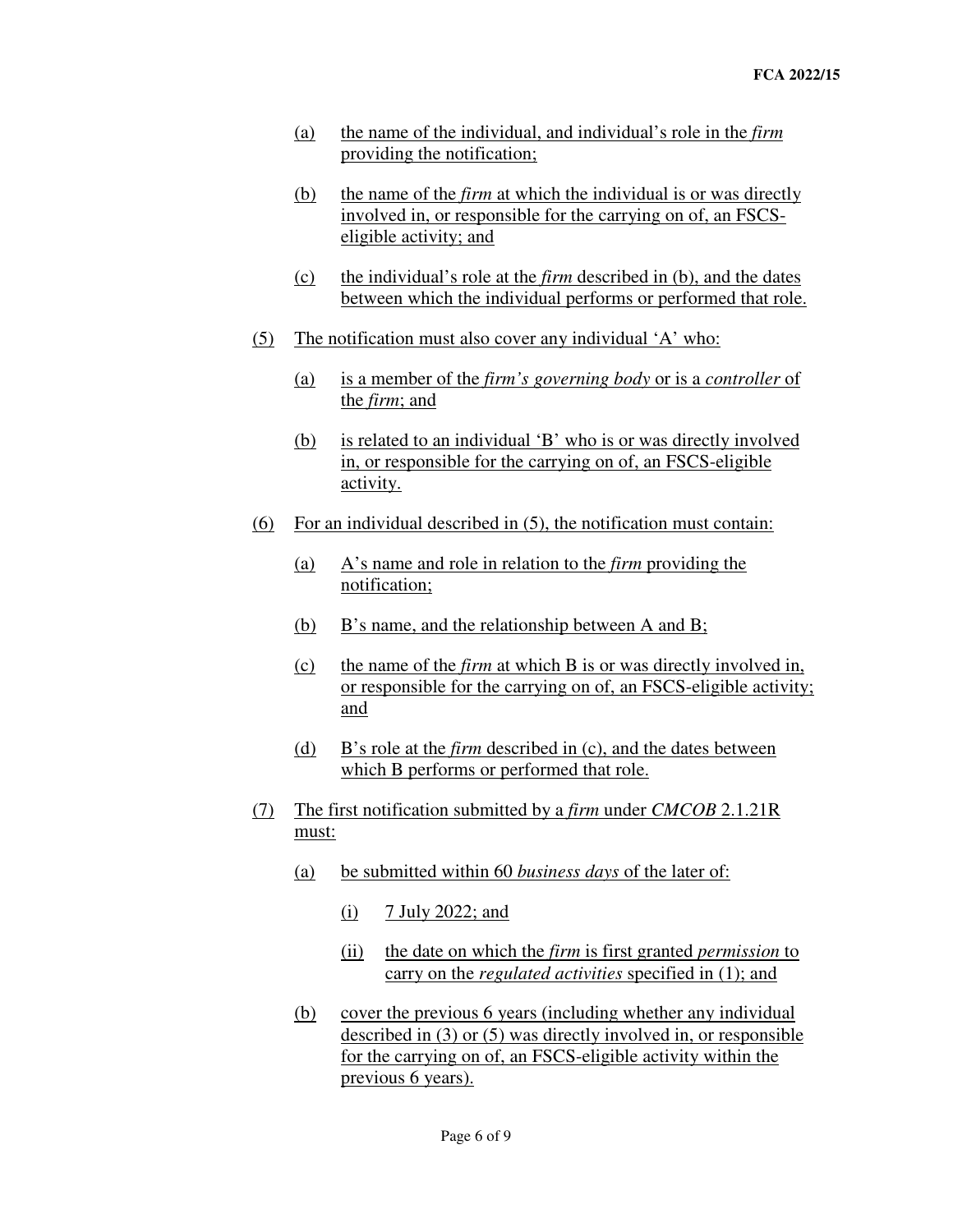| (8) | After the first notification is submitted in accordance with (7), all  |
|-----|------------------------------------------------------------------------|
|     | future notifications under <i>CMCOB</i> 2.1.21R must be submitted by a |
|     | firm, within 30 business days of the firm's accounting reference date, |
|     | in accordance with SUP 16.25.                                          |
|     | When submitting a notification under $CMCOR 2 1 21D$ firms must        |

- (9) When submitting a notification under *CMCOB* 2.1.21R, *firms* must report all instances of relevant connections which occurred at any point during the reporting period even if those individuals are no longer relevant connections, e.g., because the individual is no longer employed by the *firm* at the time the notification is submitted.
- 2.1.22 G The requirement to provide a notification under *CMCOB* 2.1.21R applies in relation to an FSCS-eligible activity regardless of whether such activity has led to a *claim* or potential *claim*.

…

# **Sch 2 Notification and reporting requirements**

…

Sch 2.2 G …

| <b>Handbook</b> | Matter to be                                                                                                                   | Contents of                                                                                                                                                        | <b>Trigger</b>             | <b>Time</b>             |
|-----------------|--------------------------------------------------------------------------------------------------------------------------------|--------------------------------------------------------------------------------------------------------------------------------------------------------------------|----------------------------|-------------------------|
| reference       | notified                                                                                                                       | notification                                                                                                                                                       | <b>Event</b>               | allowed                 |
| CMCOB 2.1.21R   | Claims<br>management<br><i>companies</i> with<br>connections to<br>individuals<br>involved in an<br>FSCS-eligible<br>activity. | Names of individuals<br>and <i>firms</i> concerned,<br>the roles performed by<br>those individuals, and<br>the dates during which<br>such were roles<br>performed. | <i>FCA</i> data<br>request | Annual<br>notifications |

*CMCOB* 2.2.7R … … … …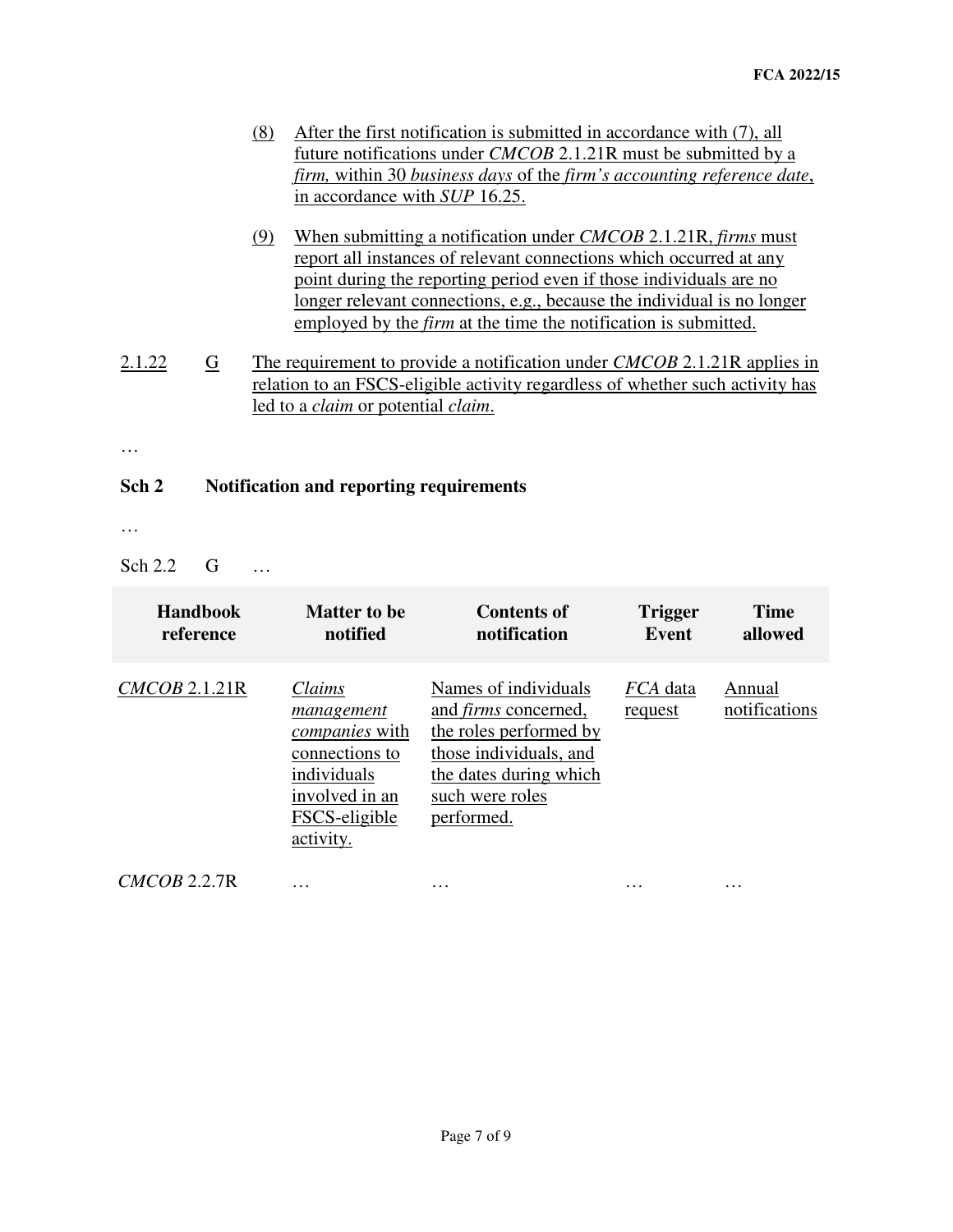# **Annex B**

# **Amendments to the Supervision manual (SUP)**

In this Annex, underlining indicates new text.

# **16 Reporting requirements**

…

#### **16 Annex 45AR Annual Claims Management Report form**

…

|    |                                                                                                                                                                                                                                | <b>Name</b>          | <b>Postal</b><br>address | <b>Email</b><br>address | <b>Does</b><br>supplier<br><b>use</b><br>overseas<br>facilities<br>(e.g. a<br>call<br>centre)? | <b>Number</b><br>of leads<br>purchased<br>from<br>supplier<br>over<br>reporting<br>period | Average<br>cost per<br>lead<br>purchased<br>from<br>supplier<br>over<br>reporting<br>period |
|----|--------------------------------------------------------------------------------------------------------------------------------------------------------------------------------------------------------------------------------|----------------------|--------------------------|-------------------------|------------------------------------------------------------------------------------------------|-------------------------------------------------------------------------------------------|---------------------------------------------------------------------------------------------|
|    |                                                                                                                                                                                                                                |                      |                          |                         |                                                                                                |                                                                                           |                                                                                             |
| 52 | Of the above types of <i>claim</i> , which three saw the largest percentage change in number of<br>successful <i>claims</i> ?                                                                                                  |                      |                          |                         |                                                                                                |                                                                                           |                                                                                             |
|    |                                                                                                                                                                                                                                | Type of <i>claim</i> |                          | Percentage change       |                                                                                                |                                                                                           |                                                                                             |
|    | (a)                                                                                                                                                                                                                            |                      |                          |                         |                                                                                                |                                                                                           |                                                                                             |
|    | (b)                                                                                                                                                                                                                            |                      |                          |                         |                                                                                                |                                                                                           |                                                                                             |
|    | (c)                                                                                                                                                                                                                            |                      |                          |                         |                                                                                                |                                                                                           |                                                                                             |
|    | <b>Relevant Connections</b>                                                                                                                                                                                                    |                      |                          |                         |                                                                                                |                                                                                           |                                                                                             |
|    | For firms with permission to carry on: seeking out, referrals and identification of claims<br>or potential claims; or advice, investigation or representation in relation to financial<br>services or financial product claims |                      |                          |                         |                                                                                                |                                                                                           |                                                                                             |